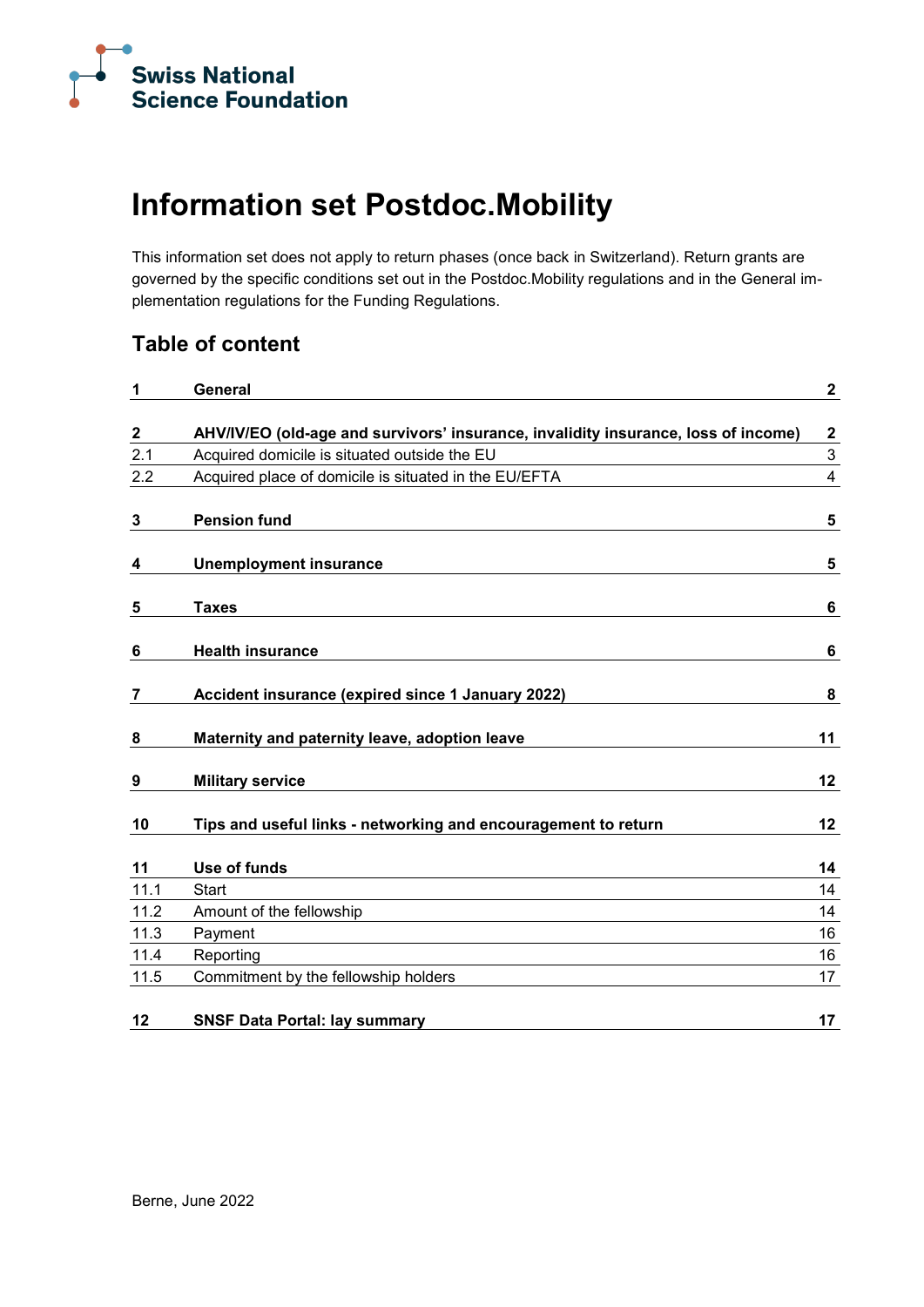# $\mathbf{r}^{\Gamma}$ SNSF

### <span id="page-1-0"></span>**1 General**

This document offers a general overview. Individual cases must be assessed solely on the basis of the statutory provisions. Cantonal registration requirements and the relevant laws shall apply in relation to determining the official place of domicile. A person's domicile has important implications regarding the taxation of the fellowship and the possibility of continuing insurance and social security payments (oldage and survivors' insurance, health insurance etc.) during the fellowship. Information on this is provided by the local residents' registration office, social security payments office or the responsible tax authority.

For Swiss nationals abroad, the [Federal Department of Foreign](https://www.eda.admin.ch/eda/en/fdfa/fdfa/kontakt/helpline-eda.html) Affairs (FDFA) Helpline is the central point of contact for detailed information for consular matters as well as fiscal and financial issues. Swiss nationals living abroad can also contact the embassy or consulate in the relevant country. In addition, [Swissemigration](https://www.eda.admin.ch/eda/en/fdfa/living-abroad/auslandaufenthalt.html) offers general information and advice. Foreign nationals should contact the relevant representation of their home country.

If the [Postdoc.Mobility regulations](https://www.snf.ch/media/en/7ec22xUFqQOtJmE7/Reglement_PM_ab2021_en.pdf) do not contain specific provisions, the provisions of the [Funding](https://www.snf.ch/media/en/lCCrvpOHZ38Hbg5Y/allg_reglement_16_e.pdf)  [Regulations](https://www.snf.ch/media/en/lCCrvpOHZ38Hbg5Y/allg_reglement_16_e.pdf) and the [General implementation regulations for the Funding Regulations](https://www.snf.ch/media/en/B0SWnPsrDCRTaiCx/snsf-general-implementation-regulations-for-the-funding-regulations-e.pdf) shall apply. Mobility fellowships do not represent a salary in the sense of Clause 2.6 of the General implementation regulations for the Funding Regulations, but are contributions to the living costs in accordance with Article 4 paragraph 2 of the Funding Regulations, which are paid to the recipient's personal account in order to fund a stay abroad.

### <span id="page-1-1"></span>**2 AHV/IV/EO (old-age and survivors' insurance, invalidity insurance, loss of income)**

According to paragraph 2016 of the Guidelines on Contributions for the Self-Employed and Non-Employed Contributions OASI/DI/IC of the Federal Social Insurance Office (FSIO, document available in [French, German and Italian\)](https://sozialversicherungen.admin.ch/de/d/6954/download), insured persons who receive benefits from the Swiss National Science Foundation are considered to be students if the contribution granted is **mainly for professional training and continuing education**. If, on the other hand, the grant is primarily awarded as a research contribution, they are not considered as students but as self-employed persons. This is the case, for example, if the recipient is involved in a specific research project that is not related to his or her continuing professional training[1](#page-1-2). According to Article 1 paragraph 1 of the Regulations on the awarding of mobility fellowships to postdocs ("Postdoc.Mobility fellowships"), the fellowships are in principle awarded for scientific **continuing education** abroad. In addition, according to Article 20 paragraph 2, fellowship holders are obliged to persue the **goal of continuing education**, which is the purpose of the fellowship. As a recipient of a mobility fellowship from the SNSF, you are therefore generally regarded as **student not in gainful employment** under AHV legislation, and you must therefore register at your cantonal compensation office. In conjunction with their municipal branch offices, the compensation offices provide you with information on insurance and AHV/IV/EO contribution requirements. A list of all AHV compensation offices can be found at [www.ahv-iv.ch/en/.](http://www.ahv-iv.ch/en/)

<span id="page-1-2"></span><sup>&</sup>lt;sup>1</sup> This translation is provided for information purposes only and has no legal force.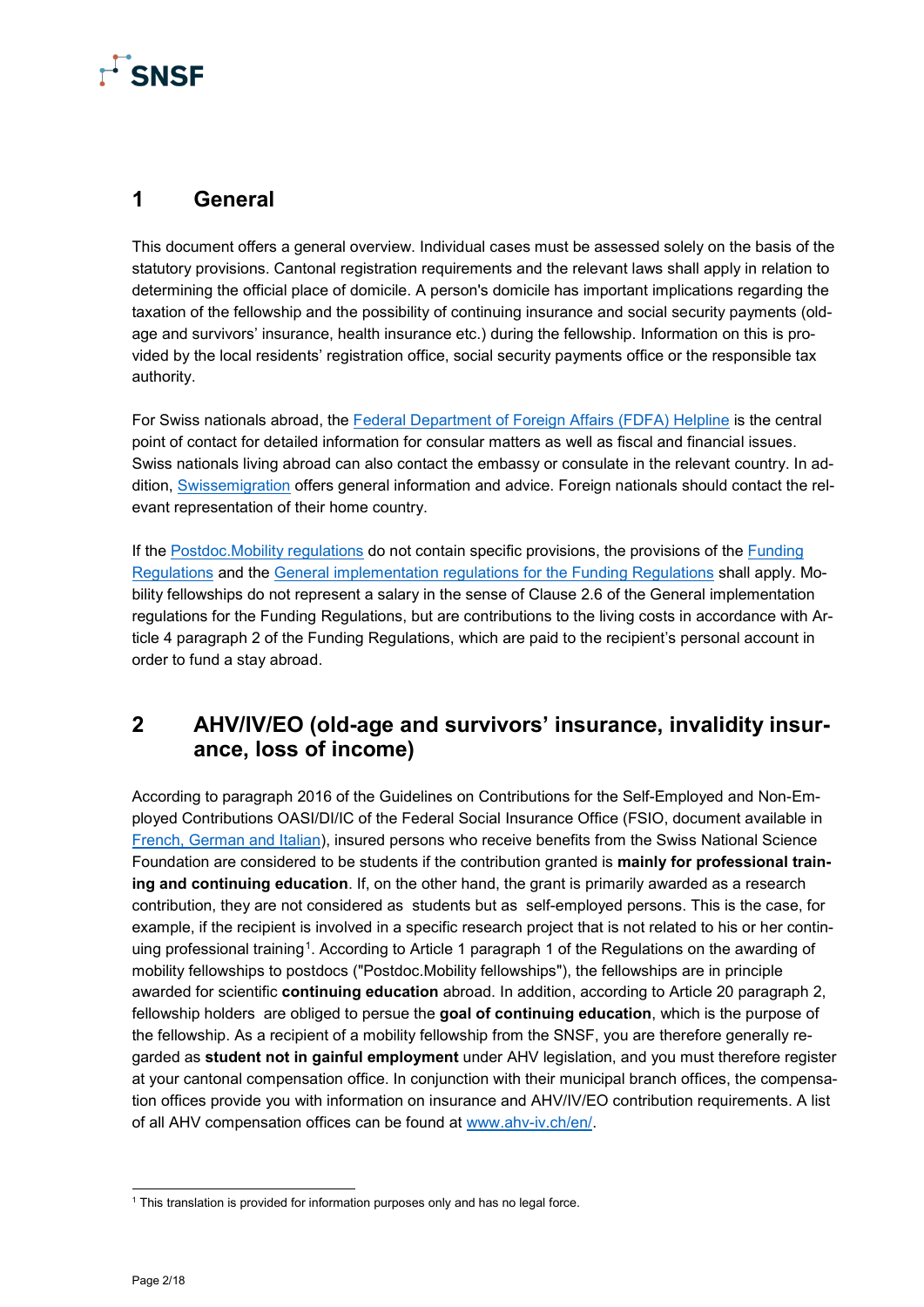

Up until 31 December of the year in which they turn 25, students who are not gainfully employed generally only have to pay the minimum contribution (see leaflet ". The annual minimum contribution for anyone not in gainful employment is CHF 503 (as of 2022). As of the 1 January after turning 25, students have to pay contributions depending on their social situation and no longer the minimum contribution (see see [leaflet "Non-employed contributions to OASI, DI and IC"\)](https://www.ahv-iv.ch/en/Leaflets-forms/Leaflets/Contributions-OASI-DI-IC).

Fellowship holders who are temporarily resident abroad (e.g. for study purposes) and therefore are **not** living there with the intention of permanent residency (Article 23 of the Civil Code), do **not** need to register a new place of residence abroad. According to Article 24 of the Civil Code, once acquired, a person's domicile continues to exist until a new place of residence is acquired. The legal place of residence therefore remains in Switzerland, since the fellowship holders do not normally intend to make a specific location abroad the focus of their life situation in respect of personal, economic, family and working relations, even if they deregister as residents in Switzerland during their temporary stay abroad. All persons who do not have Swiss citizenship must take account of the statutory provisions governing their official place of residence and the validity of their residence permit.

If the official place of residence remains in Switzerland, according to Article 1a paragraph 1 letter a of the Old-age and Survivors' Insurance Act (OASIA), fellowship holders remain subject to statutory insurance requirements during their temporary study residence abroad and must continue to pay contributions to the cantonal compensation office (exceptions see [leaflet "Non-employed contributions to](https://www.ahv-iv.ch/en/Leaflets-forms/Leaflets/Contributions-OASI-DI-IC)  [OASI, DI and IC"\)](https://www.ahv-iv.ch/en/Leaflets-forms/Leaflets/Contributions-OASI-DI-IC).

Fellowship holders who go abroad for the mobility fellowship and who settle there with the intention of permanent residence thereby lose their legal place of residence in Switzerland. This also applies in the case of those fellowship holders who remain abroad following the conclusion of their fellowship (for example due to employment reasons). In this case, students who are not gainfully employed have the option to continue paying their AHV contributions until they turn 30 pursuant to Article 1a paragraph 3 letter b OASIA. They need to submit a membership declaration within 6 months after the start of studies to the Swiss Compensation Office in Geneva. All other persons may in certain circumstances join the voluntary old-age, survivors' and invalidity insurance scheme (FV), although this depends on whether the newly acquired legal place of domicile is situated within or outside the EU/EFTA.

### <span id="page-2-0"></span>**2.1 Acquired domicile is situated outside the EU**

Swiss citizens abroad and citizens of the Member States of the EU/EFTA may join the **voluntary oldage, survivors' and invalidity insurance scheme (FV)** in certain circumstances. In doing so, they can avoid gaps in their insurance contributions in the event of a claim (each missing contribution year leads to a pension reduction).

Access to the FV is only authorized for mobility fellowship holders whose fellowship is carried out in a non-EU/EFTA country and who have been insured under the statutory scheme for an uninterrupted period of at least five years immediately preceding the period of residence abroad.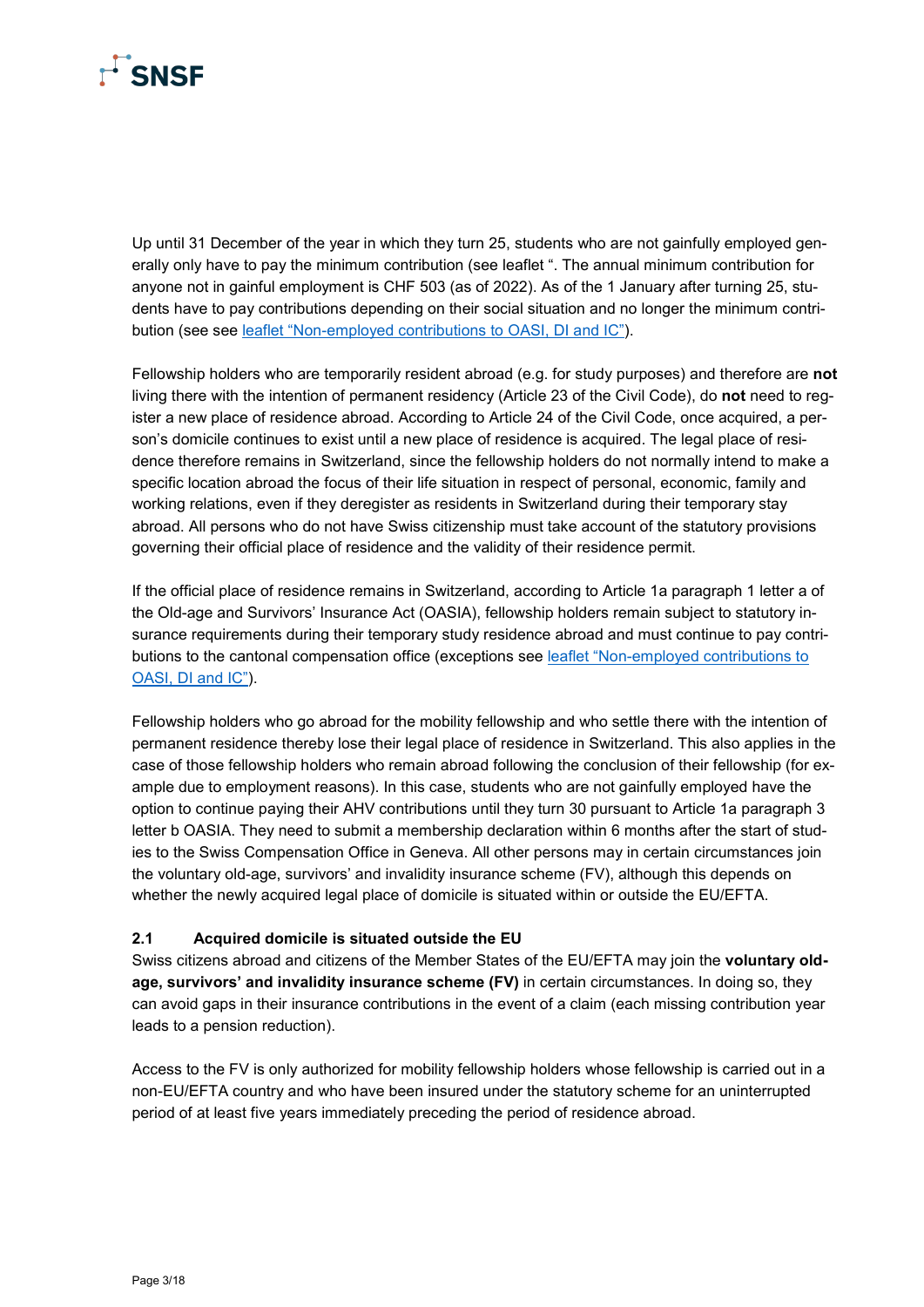

As an insured person without gainful employment, you pay contributions according to your assets and pension income. The annual minimum contribution for anyone not in gainful employment is CHF 958 (as of 2022). The same applies to a fellowship holder's spouse who is not gainfully employed. However, if an employed spouse pays in at least twice the minimum contribution to the FV, the fellowship holder is exempt from the requirement to make contributions. Nevertheless, in order to benefit from the voluntary insurance scheme FV, the fellowship holder must personally declare membership of the FV, since the insurance benefits of the spouse in employment do not extend to the other partner.

**Important:** Fellowship holders who acquire a new legal place of domicile due to their intention to remain abroad permanently must inform the representative of the Swiss Confederation (embassy, consulate general or consulate) that is responsible for the corresponding territory as soon as possible and submit a special form to declare their membership of the FV. This must be done no more than one year after having left the statutory insurance scheme!

As mentioned above, only Swiss citizens and citizens of a EU/EFTA member state are entitled to take up membership of the FV. We recommend that citizens of other countries find out whether they are able to take out voluntary insurance with the social insurance scheme operated by their home country.

### <span id="page-3-0"></span>**2.2 Acquired place of domicile is situated in the EU/EFTA**

For fellowship holders residing in EU and EFTA Member States, it is **not possible** to join the FV.

With the entry into force of the treaty with the EU on the freedom of movement of persons, coordination rules have replaced our bilateral social security agreements with the EU Member States: EU and EFTA countries must now also grant Swiss citizens entitlement to a pension on the basis of all periods of insurance completed in Switzerland or in an EU or EFTA country. Thus, each country must provide a partial retirement pension in line with the length of time insured. For example, someone who has paid in contributions for 10 years in Italy and 30 years in Switzerland will receive a partial Italian pension calculated according to Italian law when they reach the Italian age of retirement, and a partial Swiss pension when they reach the retirement age applicable in Switzerland. In many foreign social security systems, people who do not earn a salary are not obligated to contribute. Nevertheless, it is important to clarify whether insurance periods during which no contributions can be paid do not give rise to a right to benefits. In order to avoid any gaps in insurance coverage or contributions at a later date, we recommend that fellowship holders contact their host country's local social security office for information on this matter.

### **Further information**

The Swiss Compensation Office (SCO) in Geneva is able to answer questions relating to voluntary insurance and coordination rules with the EU Member States.

Schweiz. Ausgleichskasse Av. Ed.-Vaucher 18 Case postale 3100 1211 Genève 2

Tel.: +41 58 461 91 11 Website: [www.zas.admin.ch/zas/en/home.html](https://www.zas.admin.ch/zas/en/home.html)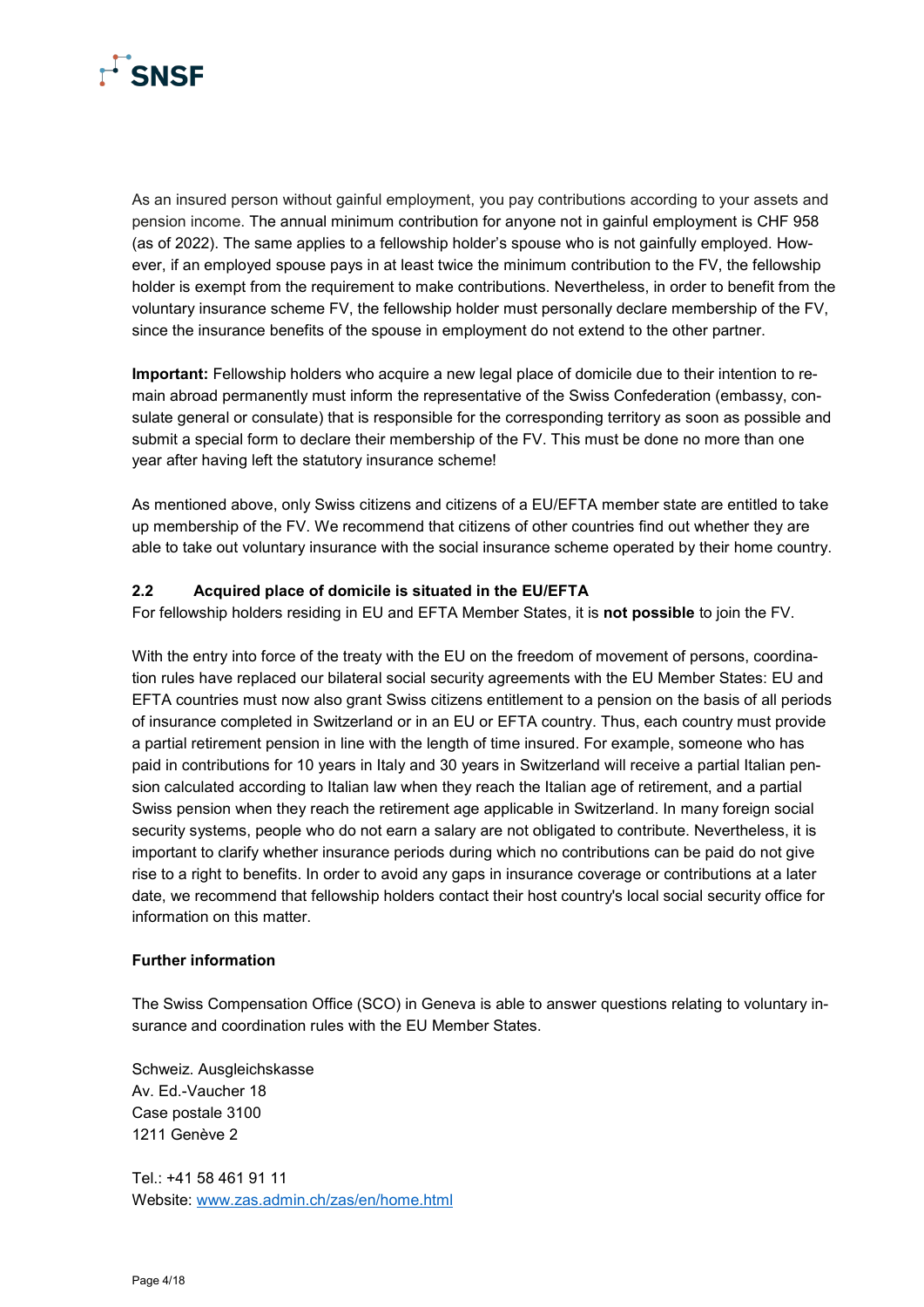

In addition, you may approach the staff at the Swiss National Science Foundation for further information.

**This memorandum only provides a general overview. Individual cases shall be assessed solely on the basis of the statutory provisions. The Swiss National Science Foundation rejects any liability for any gaps in contributions that may arise.**

### <span id="page-4-0"></span>**3 Pension fund**

If a person is leaving the occupational pension fund (BVG), the assets are converted into a vested benefits policy with an insurance company or a vested benefits account with a bank. It should be noted that risk benefits such as a disability pension or surviving dependant's pension are only included in the policy in the case of insurance companies. The Association of Swiss Assistant Doctors and Chief Consultants (VSAO – ASMAC) also offers a form of transitional insurance for its members (restricted to doctors).

### <span id="page-4-1"></span>**4 Unemployment insurance**

A fellowship does not count as self-employment. The fellowship amount does not include contributions to unemployment insurance (ALV), which is why the necessary ALV contribution period is usually not reached. In addition, it isn't possible to make voluntary contributions to the unemployment insurance during the fellowship.

In certain circumstances, continuing education within the scope of an SNSF fellowship may justify exemption from the contribution duty (Article 14 of the Unemployment Insurance Act [UIA]). On request, the Swiss National Science Foundation is happy to provide written confirmation of the fellowship. However, your entitlement to unemployment benefit is assessed decentrally by the unemployment insurance funds (ALK) based on your registration with the unemployment insurance. Please ask the insurance fund (ALK) in charge (Addresses at [www.arbeit.swiss/secoalv/en/home.html\)](https://www.arbeit.swiss/secoalv/en/home.html), your municipality or the regional job centre (RAV) to provide you with the information you need. Important: insured persons who are exempt from the contribution duty are subject to special waiting periods before receiving any unemployment benefits (Article 18 paragraph 2 Unemployment Insurance Act [UIA]). In the case of continuing education (e.g. stay abroad based on an SNSF fellowship), the waiting period is 120 days (Article 6 Unemployment Insurance Ordinance [UIO]).

You can gain further information on unemployment benefits from your regional job centre (RAV): [www.arbeit.swiss/secoalv/en/home.html.](https://www.arbeit.swiss/secoalv/en/home.html) All brochures, the relevant laws (UIA, UIO, etc.) and the circulars (see in particular AVIG-Praxis B182 ff.) can be accessed via the following links:

- Federal Social Insurance Office (FSIO): [www.bsv.admin.ch/bsv/en/home.html](https://www.bsv.admin.ch/bsv/en/home.html)
- State Secretariat for Economic Affairs (SECO): [/www.seco.admin.ch/seco/en/home.html](https://www.seco.admin.ch/seco/en/home.html)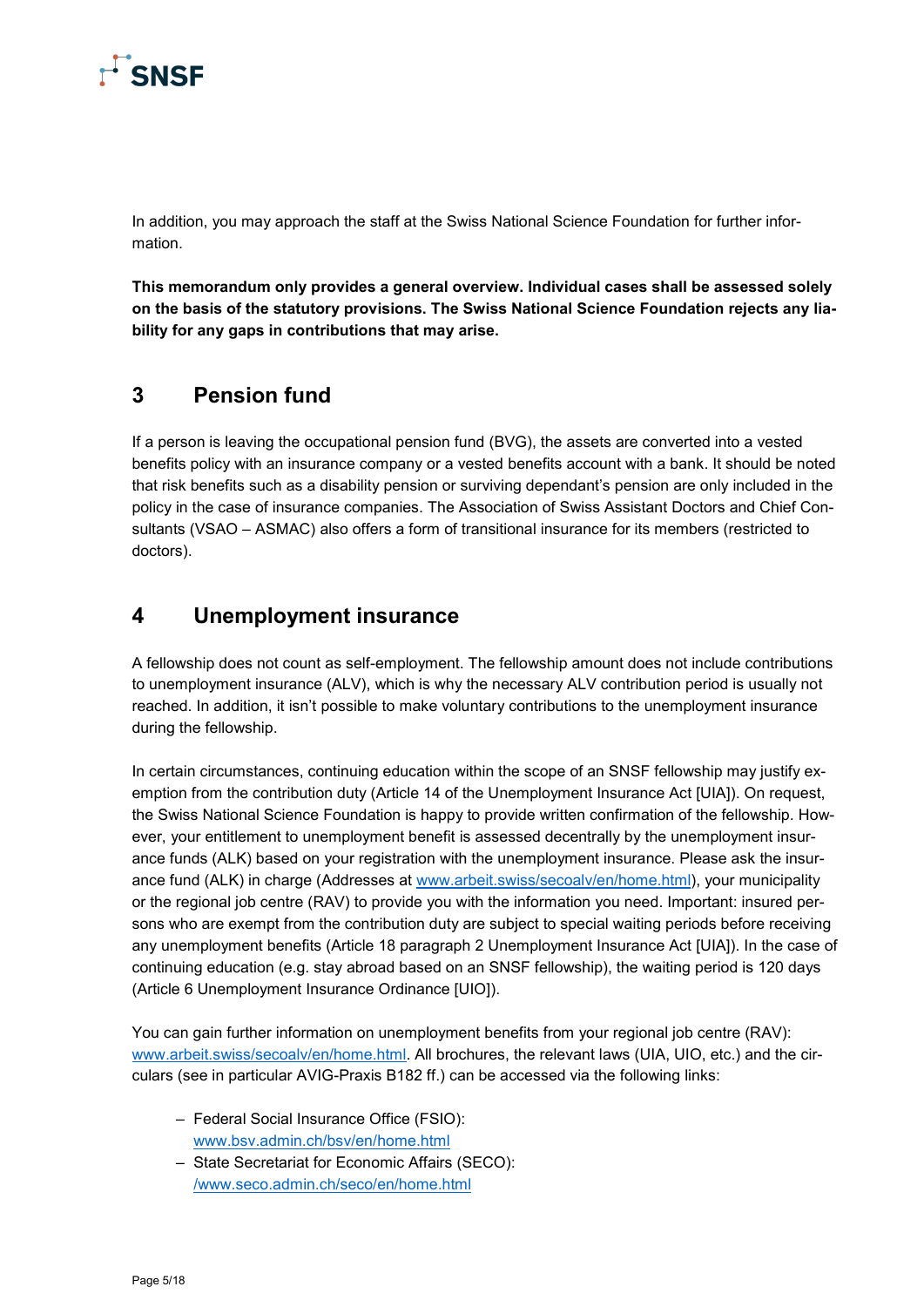# **F** SNSF

### <span id="page-5-0"></span>**5 Taxes**

Many cantons consider the fellowships awarded by the SNSF to be taxable income. **The tax treatment of a fellowship is exclusively in the competence of the competent cantonal tax authorities.** If you have any questions, please contact the relevant office directly. The tax authorities examine each individual case, generally on the basis of Circular No. 43 of the [Swiss Federal Tax Administration ESTV.](https://www.estv.admin.ch/estv/fr/home/direkte-bundessteuer/direkte-bundessteuer/fachinformationen/kreisschreiben.html)

If you need a confirmation of the payments made for your tax declaration, please contact the SNSF directly [\(pm@snf.ch\)](mailto:pm@snf.ch).

Please note that, pursuant to Article 129 paragraph 1 letter a DBG, the SNSF, as a foundation, is obliged to submit to the tax authorities for each tax period an attestation of the contributions paid to each fellowship holder. On request, the SNSF can issue you with a corresponding confirmation of the payments made within a tax period, as mentioned above.

If a fellowship is taxed, it should be taxed in the year in which you have reveived one or several instalments, i.e. the year in which you have secured a legal entitlement to a payment, according to Circular No. 43. The SNSF pays the fellowships in a maximum of one instalment per year, at the earliest one month before the definitive start of the fellowship. The legal entitlement never includes more than one instalment at a time. For this reason, fellowships with a duration of, for example, 18-24 months should never be taxed as a whole in the same fiscal year, but rather only one annual instalment at a time. In individual cantons, the entire fellowship instalment amount transferred to the holder is regarded as income earned during the year of payment, even if the instalment covers more than one fiscal year. In other cantons, however, a fellowship lasting for more than a single tax period can be split across different tax periods when calculating the taxable income, even if the fellowship was paid in one instalment. On request, the individual instalments can also be paid per tax period. To this end, you need to enter a corresponding comment when requesting the funds transfer in mySNF (see Chapter 11.3: Payment).

With a few exceptions, no taxes have to be paid in the host country (see agreements between Switzerland and the relevant countries on avoiding double taxation). However, the situation can change very fast and it also depends on the individual fellowship holder's situation. Countries that tax SNSF fellowships include, for example, Denmark and Austria. For detailed information, contact the embassy of the country in question or the relevant tax authorities. Information on international tax matters, e.g. on double taxation treaties, can be obtained from the State Secretariat for International Financial matters SIF [\(https://www.sif.admin.ch/sif/en/home.html\)](https://www.sif.admin.ch/sif/en/home.html). Their website also features comprehensive documentation on fiscal and financial issues. If you need more detailed advice, however, or for specific advisory services on fiscal issues and laws in the host country, you should consult the local authorities or local consulting services (tax experts) that specialise in these matters. The SNSF can provide fellowship holders with a document confirming the fellowship, which they can submit to authorities abroad if needed.

### <span id="page-5-1"></span>**6 Health insurance**

Fellowship holders are responsible for dealing with all issues relating to health insurance for themselves and any family members.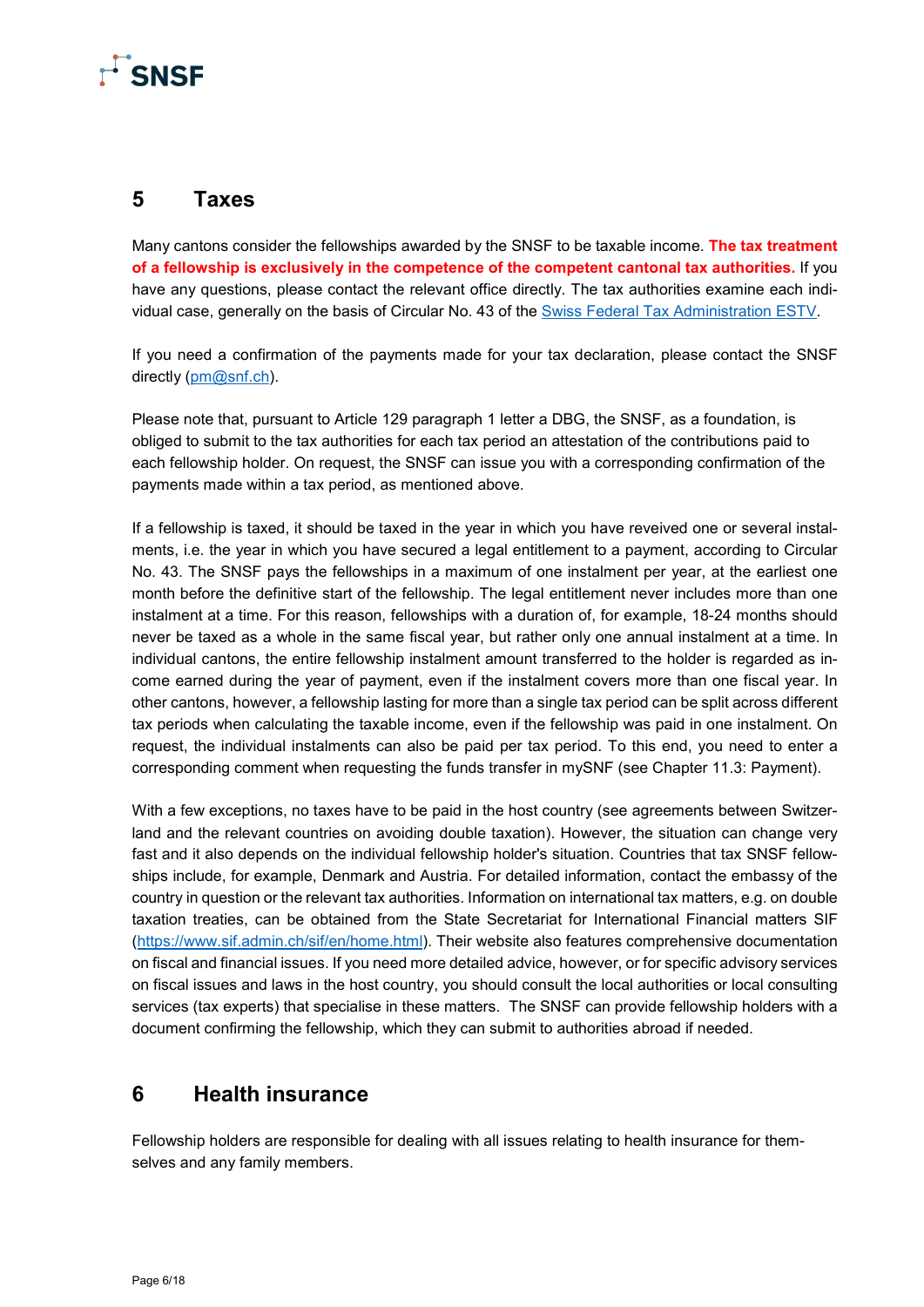

Most foreign universities require the submission of documentary evidence of appropriate insurance cover.

A distinction can be made according to whether individuals deregister with the Swiss authorities or not. If fellowship holders continue to be *registered* in Switzerland, they will continue to be obliged to pay for health insurance (basic insurance) pursuant to the Swiss Health Insurance Act (KVG) even if they are resident abroad for a relatively long period. Many insurance policies offer the option of suspending any supplementary insurance cover for the period of absence. However, fellowship holders should check in advance whether this supplementary cover can be reactivated again in the future without the need for a risk assessment (medical questionnaire). Given that the costs for seeing a doctor and for hospital stays are very high in some countries, having private unlimited cover is recommended (in the USA, for example, treatment costs can be between three and five times as high as in Switzerland!). All persons who do not have Swiss citizenship must take account of the statutory provisions governing the validity of their residence permit. Only in certain situations during a period abroad is it possible to retain a resi-dence permit and remain registered in Switzerland.<sup>[2](#page-6-0)</sup>

If fellowship holders are obliged to take out health insurance abroad (e.g. in the USA in some cases), they may apply to the cantonal social insurance office for exemption from health insurance fund contributions in Switzerland subject to the following conditions:

The applicant must have confirmation from the foreign health insurance fund that he or she is insured outside the host country, i.e. particularly in Switzerland pursuant to the terms of the Health Insurance Act (KVG). Unless such confirmation is provided, contributions to the Swiss health insurance fund cannot be suspended.

If you have to deregister with the Swiss authorities, the health insurance obligation does not apply.

In accordance with the KVG, it is not possible to continue membership of a Swiss health insurance fund during long-term periods of residence abroad. It should be noted that, when returning to Switzerland, only the basic insurance cover can be taken out again without the need for a doctor's certificate. Health checks are required for supplementary insurance cover.

The health insurance funds may but are not obliged to offer products for Swiss citizens who are based abroad. We recommend that you contact your health insurance fund directly to discuss whether you can continue with your current insurance arrangements.

The website of the organisation for Swiss abroad [\(www.swisscommunity.org/en\)](https://www.swisscommunity.org/en) lists the addresses of those insurance companies that offer international health insurance for Swiss citizens who are working abroad, under Consultation > Living abroad > Social insurance > Health insurance. Not included in this list is [Mediservice VSAO-ASMAC](https://www.mediservice-vsao.ch/fr/) (the services organisation for the Association of Swiss Assistant Doctors and Chief Consultants), which also offers its members (restricted to doctors) this type of health insurance provided that the period of stay abroad does not exceed two years. Further offers are available at [soliswiss.ch/en/.](https://soliswiss.ch/en/)

<span id="page-6-0"></span> <sup>2</sup> [https://fedlex.data.admin.ch/filestore/fedlex.data.admin.ch/eli/cc/2007/758/20200401/en/pdf-a/fedlex-data-admin](https://fedlex.data.admin.ch/filestore/fedlex.data.admin.ch/eli/cc/2007/758/20200401/en/pdf-a/fedlex-data-admin-ch-eli-cc-2007-758-20200401-en-pdf-a.pdf)[ch-eli-cc-2007-758-20200401-en-pdf-a.pdf](https://fedlex.data.admin.ch/filestore/fedlex.data.admin.ch/eli/cc/2007/758/20200401/en/pdf-a/fedlex-data-admin-ch-eli-cc-2007-758-20200401-en-pdf-a.pdf)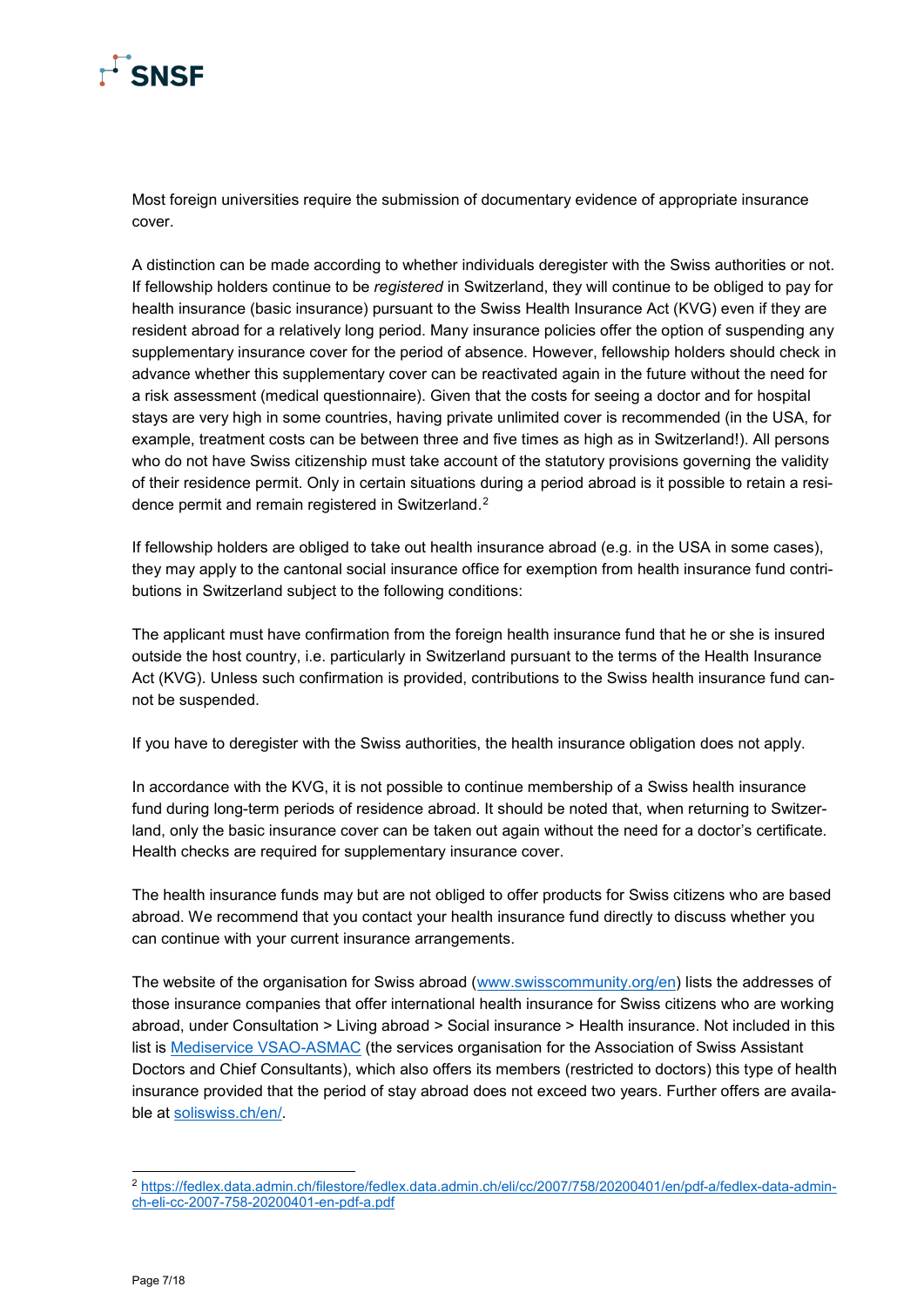

Pursuant to the KVG, those returning to Switzerland after a period of absence must take out basic insurance with a Swiss health insurance fund. The international health insurance policies referred to above are generally seamlessly converted into Swiss policies again after the policyholder's return to Switzerland, including any supplementary insurance cover.

Another option is to join a health insurance fund in the host country. It can be helpful to have a copy of the confirmation from the Swiss health insurance fund in the language of the host country. In such cases, however, it is also advisable to retain membership of the Swiss health insurance fund during the first year of the period of stay abroad or to take out travel insurance that includes health cover.

Those who work at a university or institution may also have the option of joining a collective insurance arrangement. Generally, the international office of the university concerned will be able to provide information in this regard. Collective insurance policies often only involve minimum cover and there is often no cover for travel outside the host country. It can therefore be necessary to take out supplementary insurance with a national insurance company.

Please note that coverage by foreign health insurance companies may differ from coverage by a Swiss health insurance company. Therefore, certain benefits, for example also in the case of pregnancy or birth abroad, are not covered in every case.

### <span id="page-7-0"></span>**7 Accident insurance (expired since 1 January 2022)**

**IMPORTANT**: According to a circular letter from the Swiss Financial Market Supervisory Authority FINMA, **the AXA collective accident insurance mentioned below** (Policy No. 8.477.996) **cannot be continued beyond 31 December 2021**. **As of 1 January 2022, accident insurance will therefore be the responsibility of the fellowship holder**, e.g. within the scope of the mandatory health insurance (persons without an employer will need to have their accident risk covered by their mandatory health insurance in Switzerland). Other options might be available in individual cases, e.g. accident insurance directly with the host institution abroad or with an insurer. (Published on 19 May 2021).

As the Swiss National Science Foundation (SNSF) is not an employer for fellowship holders they are *not* covered through the mandatory accident insurance according the UVG.

A **complete or supplemental accident insurance coverage** is however granted by the SNSF to the fellowship holders through a collective policy concluded with AXA insurance (policy no. 8.477.996).

### **Important information regarding the insurance coverage and the payment of benefits:**

If the insured persons (fellowship holders) stay registered in Switzerland and hold a health insurance, this policy will only will only provide **complementary** benefits to the health insurance. If there is no health insurance coverage in Switzerland, AXA Winterthur will take over all the UVG benefits mentioned in the policy.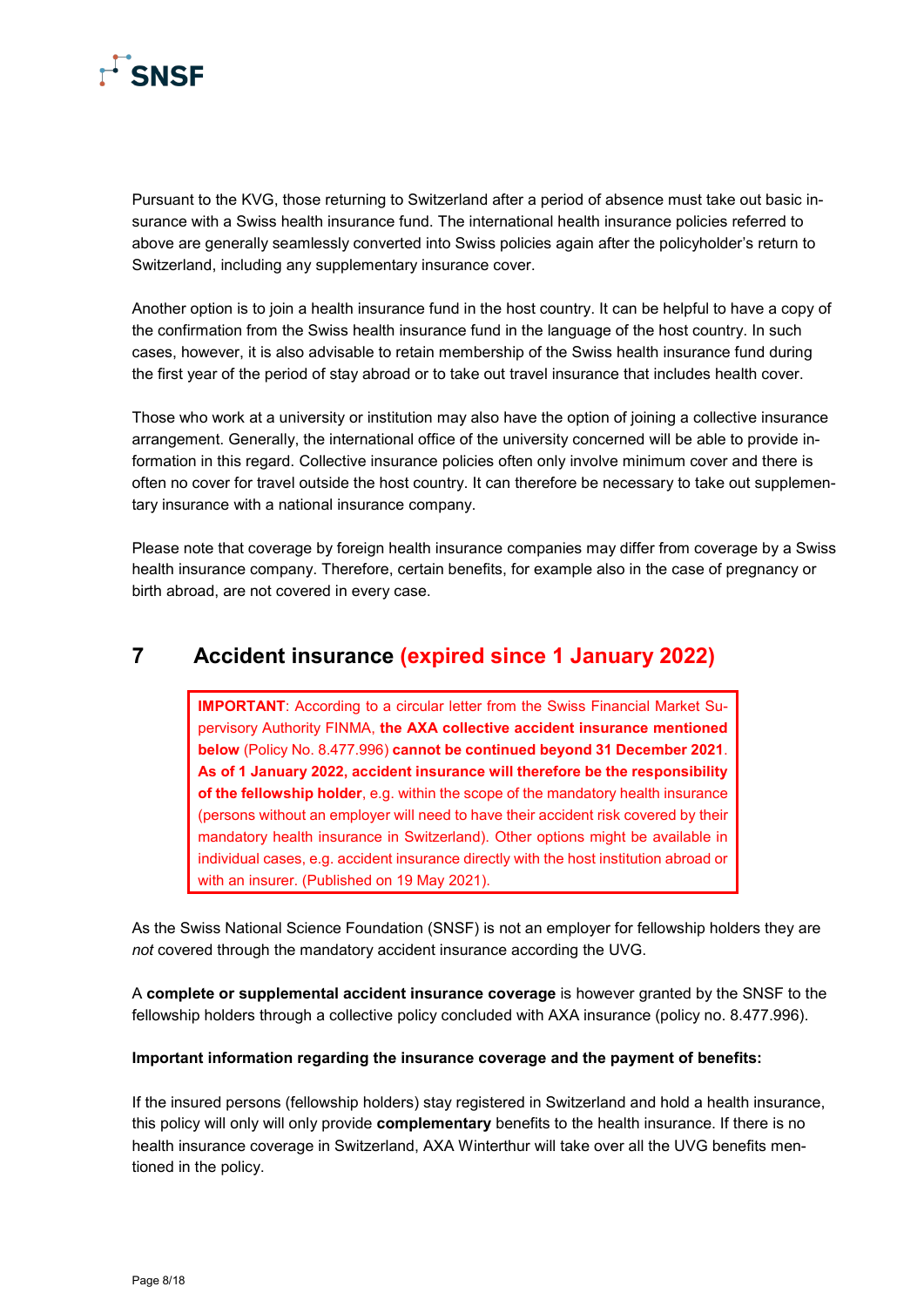

#### **Benefits and sum insured**

### a) If no obligation for a mandatory accident insurance exists

In case of damage AXA will grant the insured benefits. Please note, that you only receive this coverage if you do not longer have your domicile here in Switzerland because you have been deregistered definitively and you neither do have to have a mandatory accident insurance at your new foreign domicile.

### b) If an obligation for a mandatory accident insurance exists

In case of a damage, your health insurance in Switzerland, respectively the foreign mandatory accident insurance, provides benefits first, AXA provides complementary benefits up to the insured benefits. Please note, that you only receive this coverage if you are still registered in Switzerland and hold a legitimate health insurance **which includes accident coverage** or if you have concluded an equivalent accident insurance abroad. Health insurance franchises, deductibles and premiums cannot be supported by AXA.

#### Insurance coverage

All fellowship holders of the SNSF are insured from the start of their scholarship and for the complete duration thereof against occupational and non-occupational accidents in Switzerland and abroad. Not included in the insurance are accidents which occur as a result of the following:

- acts of war
- public disturbances of all kinds unless it can be proven that the insured person stood in no way actively on the side of those responsible for the disturbance and was not responsible for any form of agitation
- execution of wilful criminal acts or offences or the attempt thereof
- serving in a foreign army

#### Insurance benefits

The sums insured are, in the case of fatality, CHF 500,000.00, disablement CHF 350,000.00 (with 350% accumulation in case of total disability). Costs for treatment of injury for a period of ten (10) years following accident (private ward).

### Insurance coverage for family members

The above-mentioned conditions apply to the fellowship holder only. For family members a cover for unlimited costs for treatment can be concluded on request (limitation corresponding to the [general](http://dict.leo.org/ende?lp=ende&p=thMx..&search=general) [con](http://dict.leo.org/ende?lp=ende&p=thMx..&search=conditions)[ditions](http://dict.leo.org/ende?lp=ende&p=thMx..&search=conditions) 12.2006 (B1/3): at most CHF 7 million per person and incident within a maximum period of 10 years). The above presented conditions a) and b) are also valid for this coverage.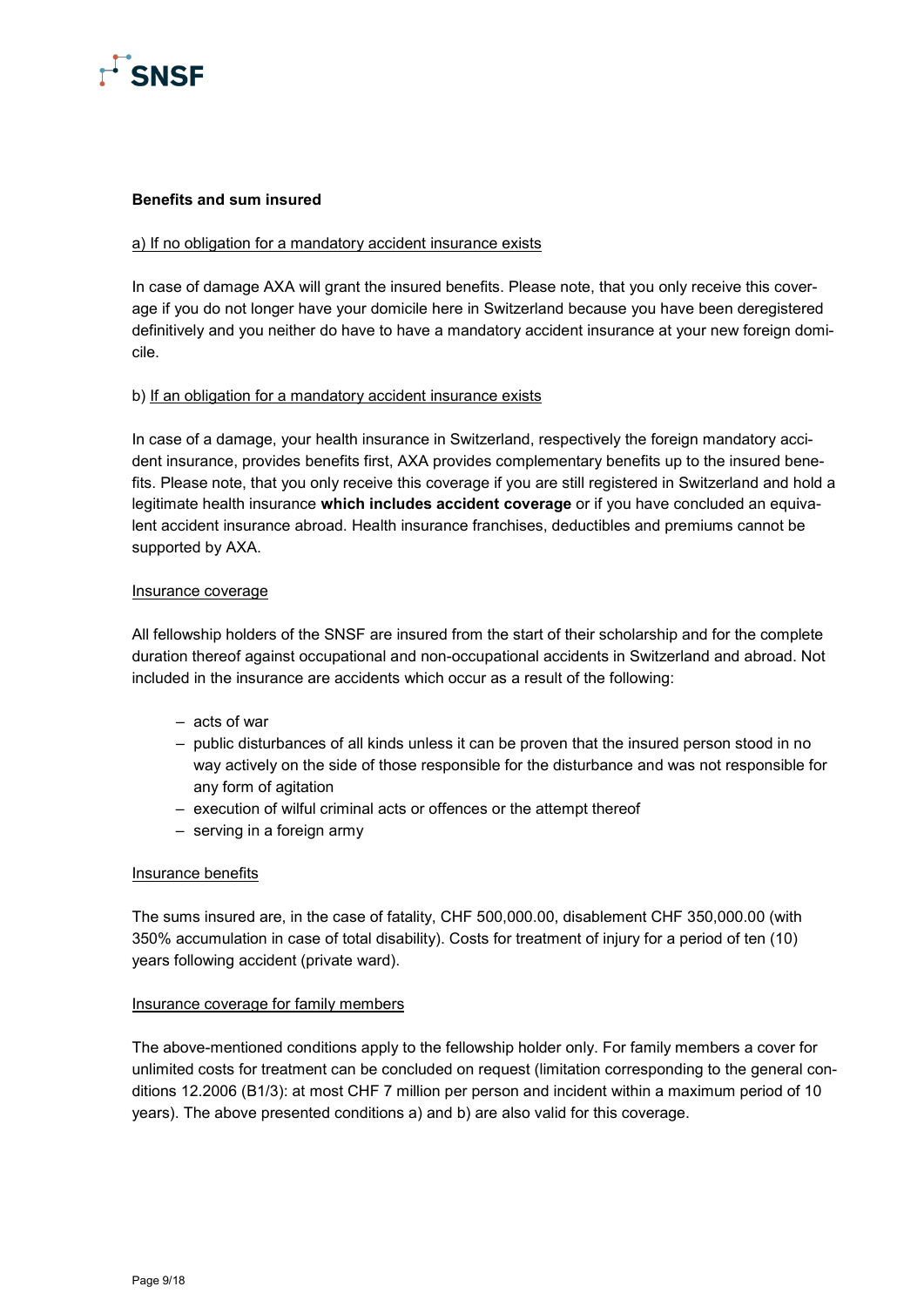

### Extension of the insurance cover after the fellowship

All the fellowship holders have the option to extend the duration of the cover on their expense. The maximum duration for such cover prolongations is 1 year. The fellowship holder must pay the supplementary premium. Please submit the prolongation request in due time prior to the end of the fellowship, so that VZ Insurance Services AG, respectively AXA Winterthur can also confirm the insurance coverage prior to the end of the fellowship. A cancelation of the prolongation is no longer possible once the insurance coverage has started and the premiums will have to be paid.

### **Course of action in the case of accident**

### **In the event of serious accidents causing disability for more than three days:**

### a) If you are under **complete** insurance coverage

VZ Insurance Services AG in Zurich and the secretariat of the SNSF must be informed immediately. This primary information should include the date and place of accident, the circumstances thereof and the expected consequences. Surname, first name, date of birth and address of fellowship holder are imperative.

### b) If you are under **supplementary** insurance coverage

Your health insurance respectively the foreign mandatory accident insurance as well as the office of the SNSF have to be informed immediately. For possible supplementary benefits or coverage confirmations for the hospital sojourn in a private ward by AXA, we ask you to contact VZ Insurance Services AG in Zurich.

### **For minor accidents with no or only limited disability less than three days:**

#### a) If you are under **complete** insurance coverage

VZ Insurance Services AG in Zurich has to be informed. If the accident occurred abroad, medical treatment costs should be paid directly and a copy has to be forwarded to the carrier in order to proof check a reimbursement. If an immediate reimbursement is required, an application should be made directly to the administrative office of the VZ Insurance Services AG in Zurich, which will contact AXA in order to solve this matter as quickly as possible.

### b) If you are under **supplementary** insurance coverage

Your health insurance respectively the foreign mandatory accident insurance has to be informed. For possible supplementary benefits, reimbursements or coverage confirmations for the hospital sojourn in a private ward by AXA, we ask you to contact VZ Insurance Services AG in Zurich.

#### **Important addresses:**

For questions which may arise, please contact either of the following two addresses: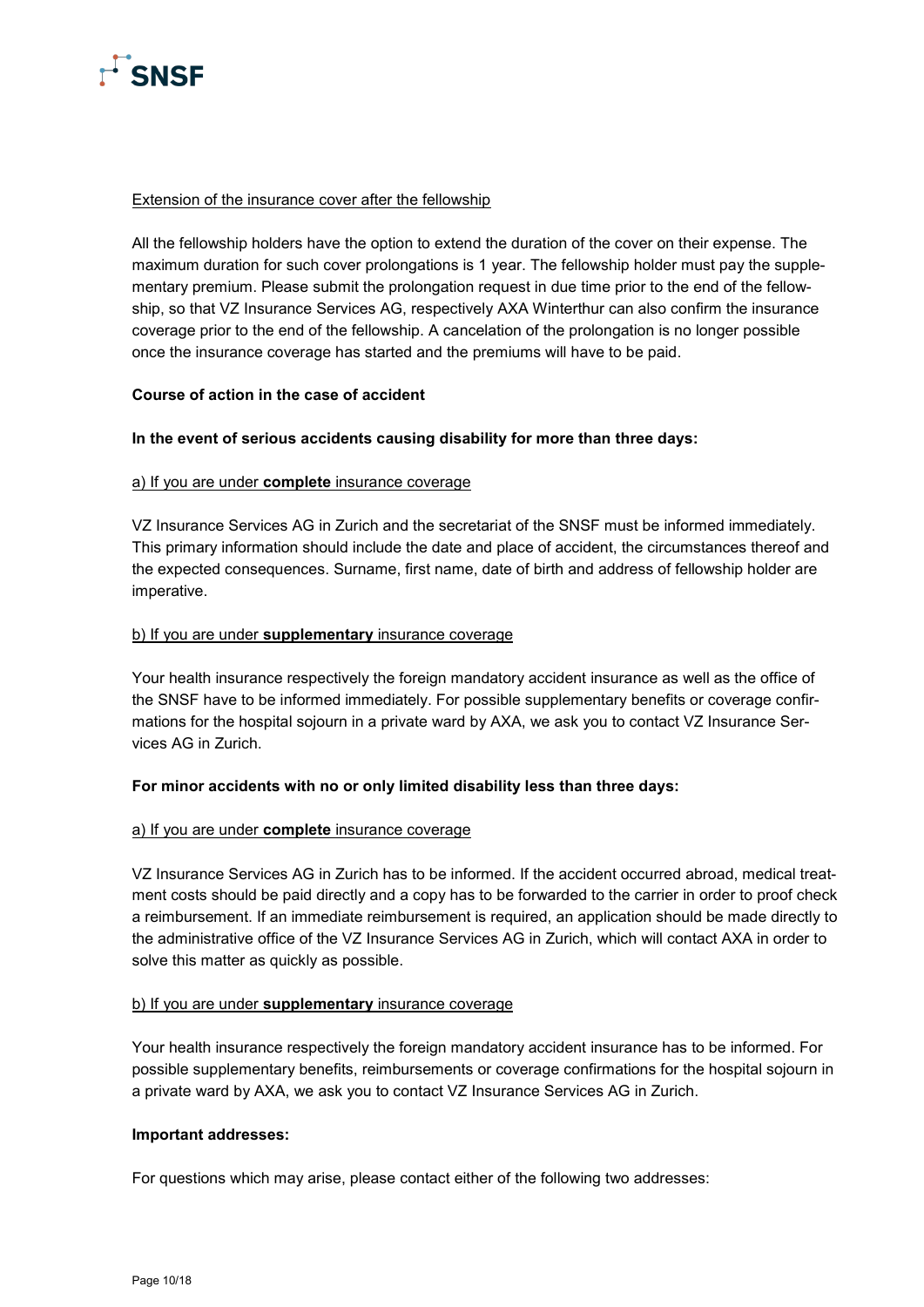

Department corporate clients **Division of Careers** Gotthardstrasse 6 Wildhainweg 3 8002 Zurich 3001 Bern Tel. +41 (0)44 207 24 24 Tel. +41 (0)31 308 22 22 [snfaccidents@vzch.com](mailto:snfaccidents@vzch.com) [pm@snf.ch](mailto:pm@snf.ch)

VZ Insurance Services AG Swiss National Science Foundation

**IMPORTANT**: According to a circular letter from the Swiss Financial Market Supervisory Authority FINMA, **the AXA collective accident insurance mentioned above** (Policy No. 8.477.996) **cannot be continued beyond 31 December 2021**. (Published on 19 May 2021).

### <span id="page-10-0"></span>**8 Maternity and paternity leave, adoption leave**

According to the Postdoc.Mobility regulations, grantees who become mothers in the course of the mobility fellowship are entitled to paid maternity leave of four months. Grantees who become fathers in the course of the fellowship can apply for one month's paid paternity leave (valid from 1 November 2020).

If the mother of the child has less than four months maternity leave due to work or training or is unable to look after the child for health reasons, beneficiaries who can prove that they are looking after the child can apply for a maximum of four months' paid paternity leave. In such cases, the cumulative duration of maternity and paternity leave may not exceed four months.

Grantees who assume responsibility for fostering and bringing up small children with a view to adoption at a later stage may apply for a maximum of two months' paid adoption leave.

In all cases, paternity or adoption leave must be taken within six months after the child's birth or after the child has been taken in for subsequent adoption and during the ongoing fellowship period. In justified and exceptional cases, grantees can apply for unpaid maternity, paternity or adoption leave. The SNSF will decide whether to approve the application.

Grantees who give birth in the first nine months after the end of their fellowship may apply for supplementary funding due to maternity. The SNSF grants them supplementary funding corresponding to the monthly fellowship amount for a maximum of four months. Supplementary funding is conditional on the fellowship holders providing proof that they are interrupting their research work due to maternity. In addition, they must not be entitled to any remuneration or any insurance benefits during the four months following birth. In the event that the total amount of such entitlements is **lower** than the supplementary funding, the SNSF shall pay the difference between the two. Any entitlement to such supplementary funding is forfeited with the resumption of work.

Becoming a parent: see also the [guidelines](http://www.snf.ch/en/funding/directaccess/gender-equality/Pages/default.aspx#Becoming%20a%20parent) of the SNSF.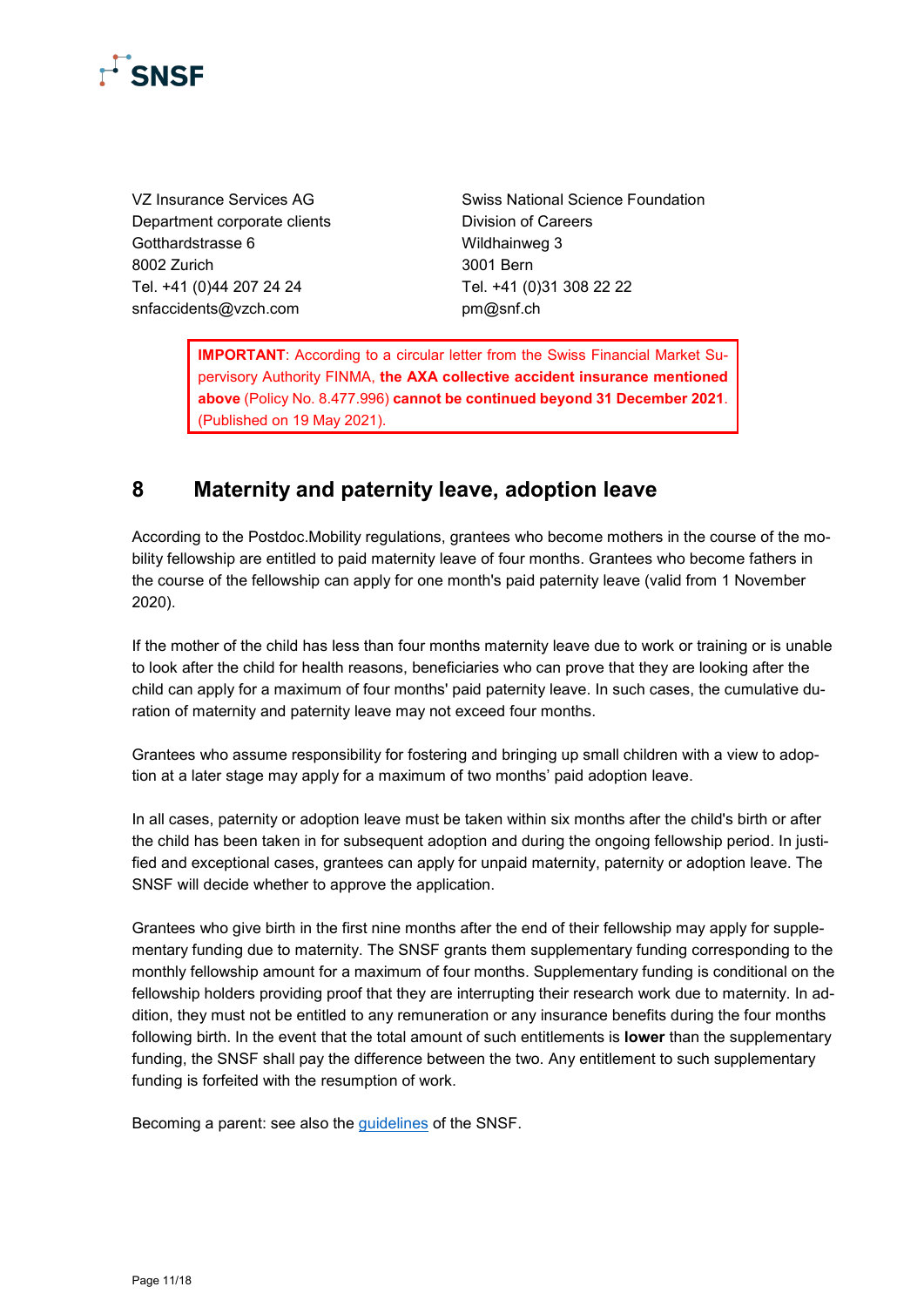

### <span id="page-11-0"></span>**9 Military service**

Fellowship holders who are subject to registration requirements, who are resident abroad for an interrupted period of more than 12 months and who also deregister with their local authority under civil law must apply for leave for residence abroad (dispensation from military service). The "Application for leave for residence abroad" form is available from the head of section or at the district command. The application should be submitted to the district command as early as possible and generally two months prior to leaving Switzerland. Leave for residence abroad will be granted in cases where the individuals concerned have fulfilled the military duties applicable to them by the time of their departure from Switzerland (military service, shooting duty, military service exemption tax etc.). The precise details, particularly with regard to registration obligations in Switzerland and abroad and the return of personal equipment, are handled by the responsible district command.

### <span id="page-11-1"></span>**10 Tips and useful links - networking and encouragement to return**

The fellowship holders of the SNSF who go abroad in order to enhance their scientific skills represent Switzerland's potential for producing highly qualified, young researchers for the future. The list below is meant to help them build up a network abroad and facilitate their return to Switzerland.

### **FDFA - Living abroad**: [www.eda.admin.ch/eda/en/home/living-abroad.html](https://www.eda.admin.ch/eda/en/home/living-abroad.html)

Various information dossiers and guidebooks.

### **FDFA helpline:** [www.eda.admin.ch](https://www.eda.admin.ch/eda/en/home/fdfa/organisation-fdfa/directorates-divisions/cd/swiss-citizen-services/helpline-fdfa.html)

As the central point of contact for Swiss nationals living abroad, the EDA helpline answers questions about consular services, taxes and money matters.

### **SNSF World Network:** [www.linkedin.com/groups/SNSF-World-Network](http://www.linkedin.com/groups/SNSF-World-Network-5161227/about)

The English-speaking network enables the ever-growing number of SNSF-funded researchers to establish and extend their networks. Only past and present grantees of the SNSF (responsible applicants and co-applicants) are accepted.

### **Organisation of the Swiss abroad ASO:** [www.swisscommunity.org/en](http://www.swisscommunity.org/en)

### **State Secretariat for International Finance SIF:** [www.sif.admin.ch/sif/en/home.html](https://www.sif.admin.ch/sif/en/home.html)

A range of information on tax matters (double taxation agreements, FATCA, etc.) is provided on the SIF website.

### **Brochure "Leaving Switzerland"** [www.ahv-iv.ch/en/Leaflets-forms/Leaflets/International](https://www.ahv-iv.ch/en/Leaflets-forms/Leaflets/International)

The brochure "Leaving Switzerland and moving to an EU or EFTA member state" is aimed at Swiss nationals and citizens of an EU or EFTA member state who intend to leave Switzerland in order to live or work in an EU or EFTA member state (Iceland, Liechtenstein and Norway).

**Auswandern – Neustart im Ausland:** [shop.beobachter.ch/buchshop/alltag-und-freizeit/auswandern-](https://shop.beobachter.ch/buchshop/alltag-und-freizeit/auswandern-Neustart-im-Ausland)[Neustart-im-Ausland](https://shop.beobachter.ch/buchshop/alltag-und-freizeit/auswandern-Neustart-im-Ausland)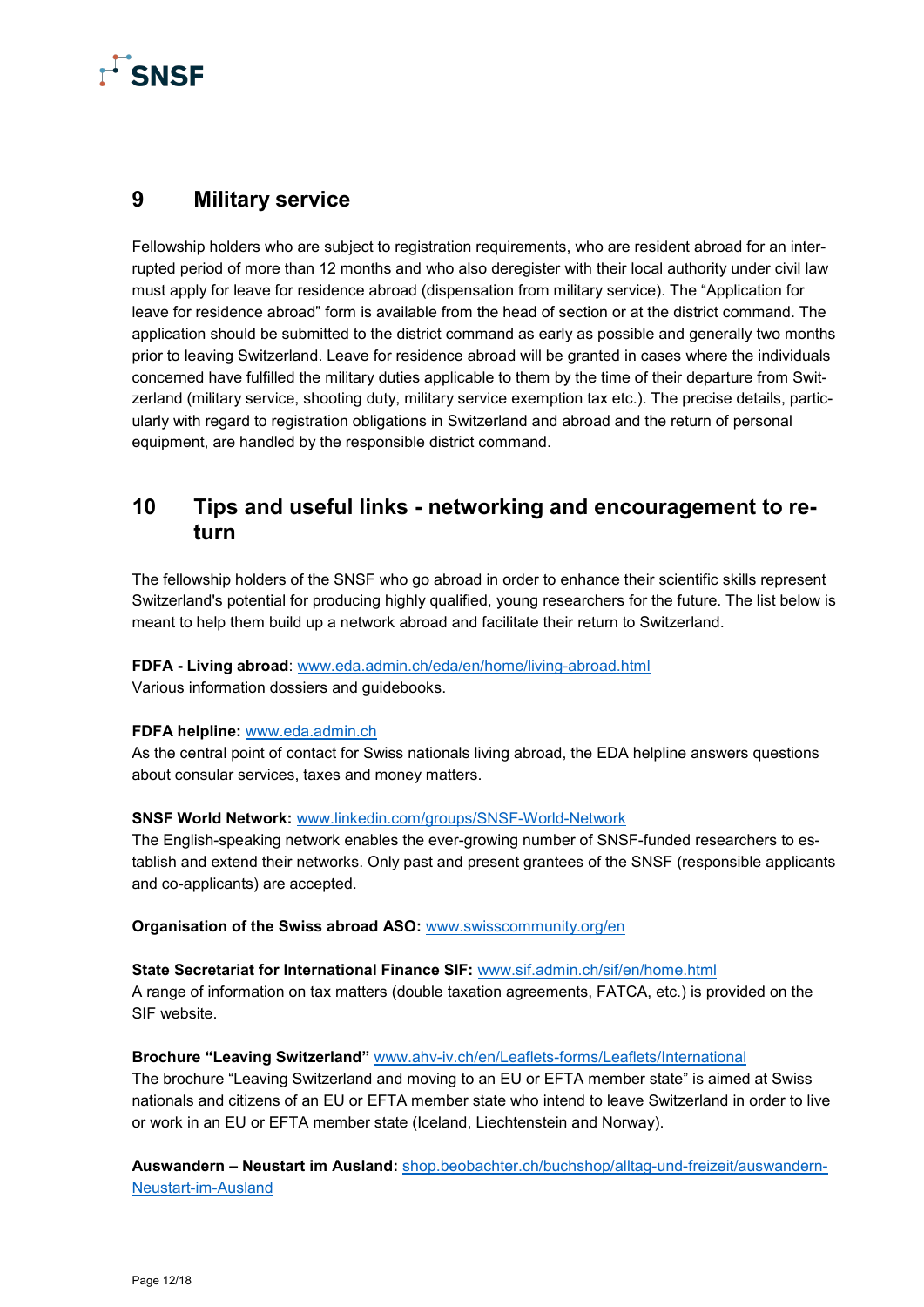

We recommend the book "Auswandern – Neustart im Ausland" from the series "Beobachter Ratgeber" (can be ordered via the Internet).

#### **swissnex: Switzerland's Knowledge Network:** [www.swissnex.org](http://www.swissnex.org/)

swissnex promotes scientific exchanges between Switzerland and other countries. Branches are located in different partner countries to implement federal policies on bilateral cooperation in the areas of education, research and innovation. The Swissnex network is managed by the State Secretariat for Education, Research and Innovation (SERI) within the Federal Department of Economic Affairs, Education and Research and is supported by the Federal Department of Foreign Affairs (FDFA). Its branches act in cooperation with the higher education institutions, businesses, interest groups and private sponsors.

#### **ETH get hired**: [www.eth-gethired.ch/en/](http://www.eth-gethired.ch/en/)

The electronic job platform of the assistants' and doctoral students' associations at ETH Zurich and EPF Lausanne.

#### **Euraxess in Switzerland**: [www.euraxess.ch](http://www.euraxess.ch/)

The Euraxess network plays an important role in removing obstacles to researchers' mobility by providing key information including immigration, funding opportunities, social security and pensions. On a Europe-wide job portal for research positions, vacancies and CVs can be posted free of charge.

#### **myScience**: [www.myscience.ch/en](https://www.myscience.ch/en)

The Swiss Portal for Research and Innovation. It is aimed at researchers (doctoral students, postdocs, professors, researchers in private laboratories) students and anyone interested in science in Switzerland and abroad.

#### **Gebert Rüf Stiftung:** [www.grstiftung.ch/en.html](http://www.grstiftung.ch/en.html)

The purpose of the foundation is to promote Switzerland as a place to live and do business. The foundation finances effective training programmes and research projects at the Swiss higher education institutions.

The **Swiss National Science Foundation** encourages fellowship holders **to return to Switzerland**:

**Postdoc.Mobility return grants**: [www.snsf.ch](http://www.snsf.ch/) > Funding > Careers > Postdoc.Mobility: within the scope of Postdoc.Mobility fellowships, the option of requesting a grant for a period of research of 3 to 12 months at a research institution in Switzerland.

**Ambizione**: [www.snsf.ch](http://www.snsf.ch/) > Funding > Careers > Ambizione: Is aimed at young researchers who wish to conduct, manage and lead an independent project at a Swiss higher education institution.

**PRIMA**: [www.snsf.ch](http://www.snsf.ch/) > Funding > Careers > PRIMA: PRIMA grants are aimed at excellent female researchers from Switzerland and abroad who aspire to a professorship in Switzerland. PRIMA grantees have their own research project at a Swiss higher education institution. They work independently and have a team of their own.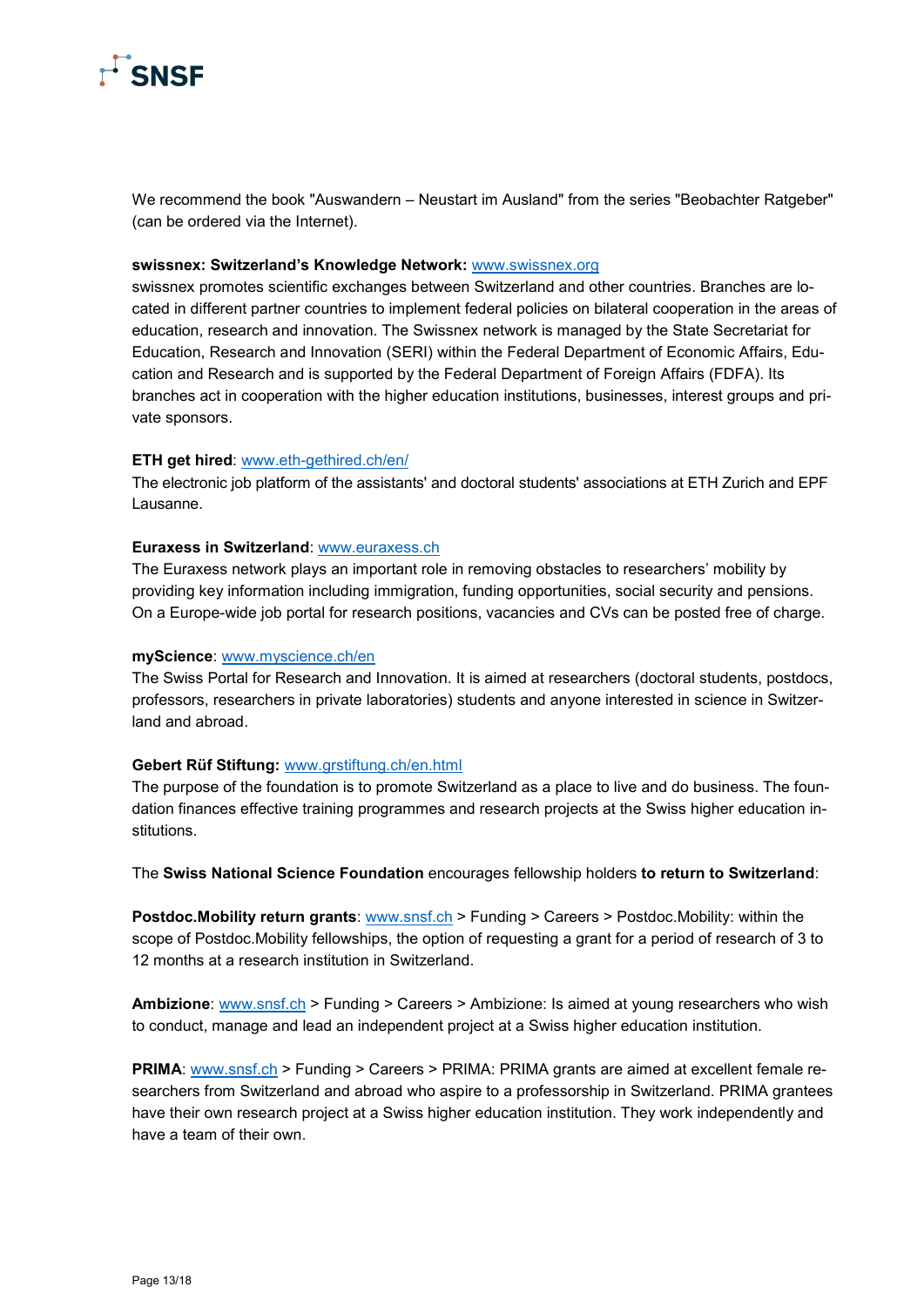

**Eccellenza**: [www.snsf.ch](http://www.snsf.ch/) > Funding > Careers > Eccellenza: They enable young researchers with several years of research experience to take a significant step in their academic career. Grant holders can set up their own team and conduct a research project at a Swiss higher education institution.

### <span id="page-13-0"></span>**11 Use of funds**

Please note that you are subject to the ["Funding Regulations"](https://www.snf.ch/media/en/lCCrvpOHZ38Hbg5Y/allg_reglement_16_e.pdf), the "Regulations on the awarding of [mobility fellowships to postdocs"](https://www.snf.ch/media/en/7ec22xUFqQOtJmE7/Reglement_PM_ab2021_en.pdf) as well as the "General implementation regulations for the Funding [Regulations"](https://www.snf.ch/media/en/B0SWnPsrDCRTaiCx/snsf-general-implementation-regulations-for-the-funding-regulations-e.pdf) of the SNSF.

### <span id="page-13-1"></span>**11.1 Start**

Mobility fellowships always start on the first day of the month. Fellowship holders are requested to submit the request for release of funds online. The mobility fellowship must start no later than twelve months after the date of the ruling. Where there is good cause, a request to postpone the start of the fellowship for up to twelve months may be approved.

### <span id="page-13-2"></span>**11.2 Amount of the fellowship**

The amount is set by the National Research Council.

**Fellowship (basic amount):** the basic fellowship varies depending on the host country. In addition, a child allowance is awarded.

**Travel costs:** the SNSF assumes a share of the travel costs for the outward and return journey. This also applies to family members (spouse, children), provided that they stay at the fellowship holder's place of work for at least six months.

**Child allowance:** fellows with children are entitled to a child allowance of CHF 12,000 per child and per year. Child allowances contributed by third parties are deducted.

**Research funds:** The maximum amount awarded for research funds (conference costs and research costs) is CHF 5,000 per year (4,000 for fellowships awarded in 2021). **IMPORTANT:** Contributions towards research costs (conference costs and research costs) need to be requested in the Postdoc.Mobility application. The conditions are defined in the guidelines. **Any requests for coverage of conference costs and research costs at a later stage will not be considered.** Costs will only be covered if they are explicitly designated as eligible costs in the guidelines and the Information set "Postdoc.Mobility" Requests to cover costs that are ineligible will not be granted. Please also take note of the information and conditions in official award letter (Verfügung/Décision).

In the financial report, you need to show proof of all your spending for research costs and conference costs, (matriculation fees only for fellowships approved before 31.12.2020) and gender equality grant. Please keep all relevant copies and receipts (see point 11.4).

### **a) Research costs**

**The following costs are eligible:**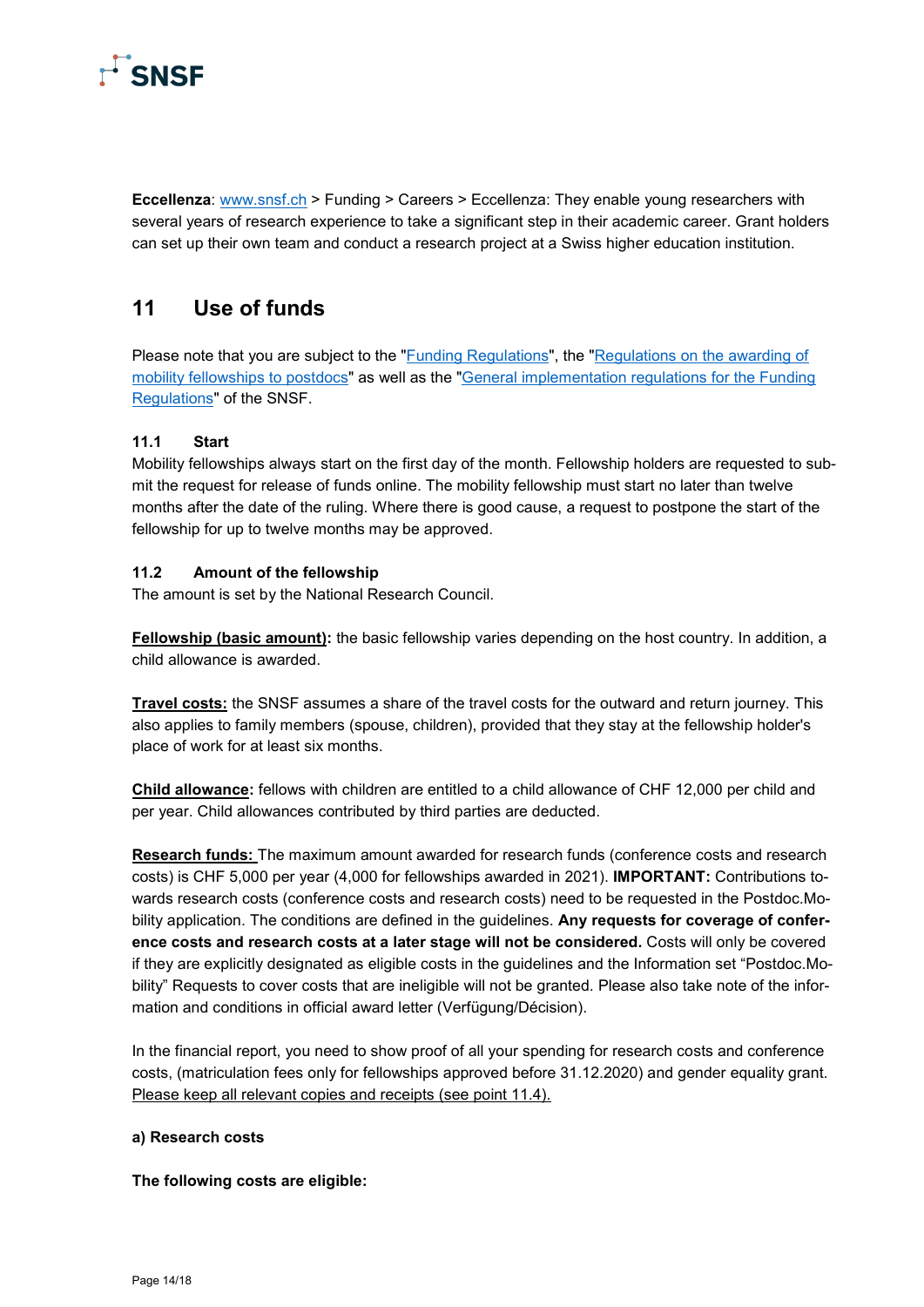

Costs that are unavoidable for completion of the research project: library fees, photocopies in libraries or archives, documentation (e.g. access to data, microfilm), expendable items, computing time and cloud computing. Travel costs connected to field studies or visits to archives as well as costs for overnight stays (hotels up to three-star category) and meals (if not included in the price of the room) can be claimed at the effective amount or according to the following flat rates of the SNSF:

| Daily flat rate for cities with more than 0.5 million inhabitants<br>(incl. main meals and breakfast) | max. CHF 160 |
|-------------------------------------------------------------------------------------------------------|--------------|
| Daily flat rates for other areas<br>(incl. main meals and breakfast)                                  | max. CHF 120 |
| Flat rates for main meals                                                                             | max. CHF 25  |
| Flat rate for breakfast                                                                               | max. CHF 10  |

All trips must be by public transport. Car expenses may be charged if the use of a private car saves a substantial amount of time and money. A maximum of 0.60 CHF may be claimed per kilometre travelled by car.

### **The following costs are ineligible and will not be covered:**

Matriculation fees (with exceptions for fellowships approved before 31.12.2020), proofreading, translations, language courses and continuing education, books, subscriptions to journals, stationery, memberships, postage, e-mail, internet and phone charges, photocopies at the host institution, offline storage or media (such as Dropbox, Google Drive, hard disks, memory sticks, ...), material of enduring value (e.g. laptops, printers, digital cameras, standard equipment such as centrifuges, microscopes, etc.), health insurance premiums, overhead contributions and fees connected to visa applications. In addition, publication costs are not covered by the SNSF mobility fellowships. SNSF contributions to the cost of fully open access publications can be applied for via the OA platform (mySNF). For more detailed information, please visit the [SNSF's new open access website.](http://oa100.snf.ch/en)

### **b) Conference costs**

Conference costs include conference registration fees, outward and return journey, room and board. They can be claimed at the effective amount or according to the flat rates mentioned under research costs.

As a rule, the SNSF does not pay for attending conferences that take place after the end of the mobility fellowship. Exceptions are possible (up to two months after the end of the fellowship); please contact the SNSF if you have any questions.

The attendance of courses and workshops that are not directly linked to the funded research project (e.g. courses for personal career development) is not covered.

**Gender equality grant:** female holders of SNSF fellowships are entitled to a gender equality grant for career development measures. A maximum of CHF 1,000 may be requested and used for this purpose per year (see [Guidelines\)](https://www.snf.ch/media/en/1X7lT4VffCoApw58/gleichstellungsbeitrag_leitfaden_e.pdf). Career development measures may include mentoring, coaching, career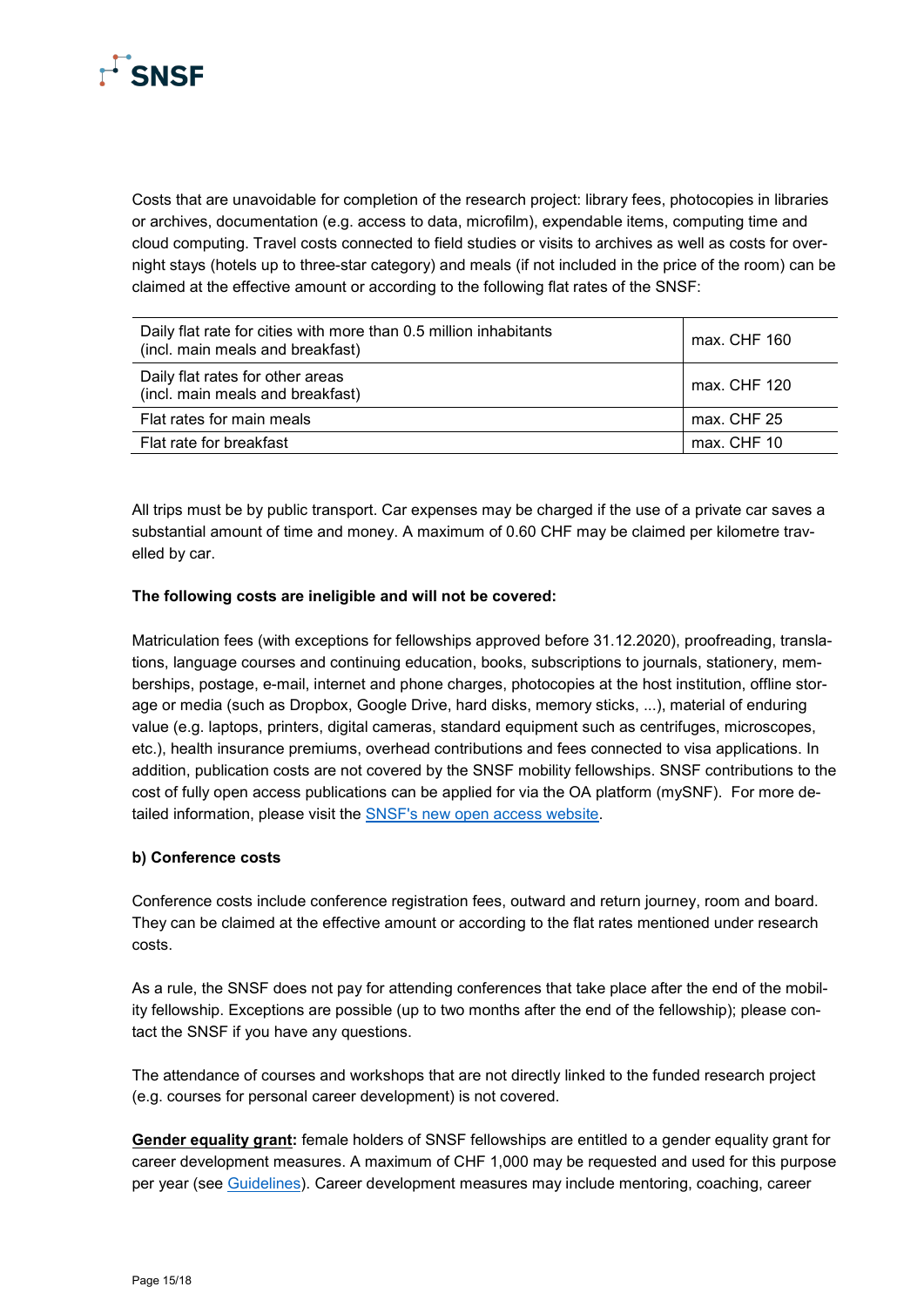

building courses and workshops, network meetings, networking events, etc. The gender equality grant may not be used to cover childcare costs. Applications for gender equality grants must be submitted to the Administrative Offices of the SNSF (pm@snf.ch) 2 months before the end of the fellowship at the latest.

The budget items listed in the rulings of the Swiss National Science Foundation or when funds are subsequently released and the corresponding amounts are binding on the fellowship holder. Any shifts of amounts from one budget item to another generally require the prior written approval of the SNSF.

### <span id="page-15-0"></span>**11.3 Payment**

The funds awarded with the fellowship are transferred in annual instalments to an account held by the fellowship holder in Switzerland. In exceptional cases if the fellowship holder cannot open or keep a Swiss bank account, it is possible, on the request of the fellowship holder and with a corresponding explanation, to transfer the fellowship amount in Swiss francs to a bank account of the fellowship holder abroad in the country of the research stay. Any bank transfer fees shall be charged to the account holder. Furthermore it is possible that the bank of the account holder withdraws exchange rate costs. In that case, the SNSF has no influence, it is a risk taken by the grantee.

The SNSF transfers the first payment once it has received the request for release of funds submitted via *my*SNF. The payment is generally made one month before the start of the fellowship, however at the earliest one month before the starting date. In general, the grants are transferred in annual instalments. On request, the individual instalments can also be paid per tax period. If you prefer this option, please enter a corresponding remark in the request for release of funds in mySNF. Any additional funding is generally transferred together with the annual instalment partially or in full. All further instalments have to be requested in writing, via mySNF.

The SNSF requires three weeks for the payment process. For this reason, we recommend that you consider this when filling in the request for release of funds / instalment and that you submit the request early enough.

Fellowship holders who deregister in Switzerland may encounter problems when it comes to maintaining an account in Switzerland. If you have any questions in this regard, please contact the Administrative Offices of the SNSF. We would also like to bring your attention to a Report of the Swiss Federal [Council](https://www.efd.admin.ch/dam/efd/de/dokumente/home/dokumentation/berichte/bericht-zahlungsverkehr-auslaender.pdf.download.pdf/ASZ-BE-d.pdf) on this topic and to the homepage of the [Organisation of the Swiss Abroad](https://www.swisscommunity.org/en) (particularly for Swiss abroad).

### <span id="page-15-1"></span>**11.4 Reporting**

At the end of the fellowship, the fellowship holders are reminded via e-mail to submit a scientific final report. For Postdoc.Mobility fellowships awarded before 2019, an interim report is additionally required after one year. The scientific and general reporting is effected via the form available on *my*SNF. The report must be submitted within six weeks after the end of the reporting period via *my*SNF. On submission of the scientific report, the output data will need to be updated. The SNSF will publish the output data submitted by you in its [SNSF Data Portal.](https://data.snf.ch/) This is in response to demands from political authorities and from the public for the output data of publicly funded research work to be more visible. In addition, the output data and the scientific reports may serve as a basis for evaluating follow-up projects.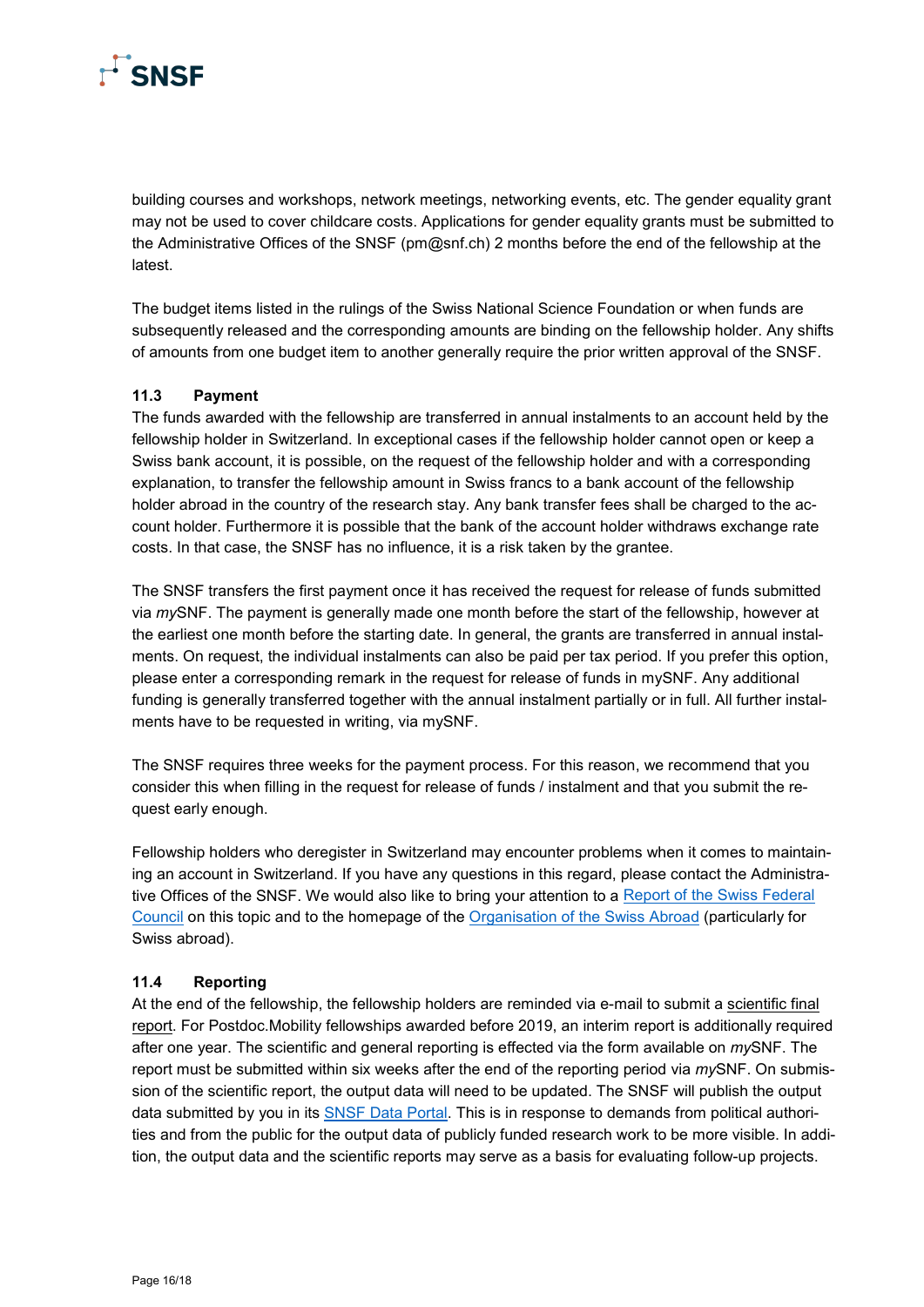

A financial interim or final report needs to be submitted if a grant towards "consumables and research costs", "conference costs" and/or "matriculation fees" or a gender equality grant (only women researchers) was awarded. **The grant towards living costs and flat-rate for travel costs need not be accounted for.** The financial report is likewise requested via *my*SNF and must be submitted via *my*SNF within six weeks after the end of the reporting period.

**Please note:** All spending has to be verifiable. Therefore all relevant receipts need to be kept and enclosed with the report. Copies of account statements are accepted if they show what the amount was used for. If the financial interim or final report is submitted without receipts, the expenses will not be covered by the SNSF. In such cases, amounts that have already been paid will need to be reimbursed to the SNSF. Once the final financial report has been checked, the SNSF will ask the fellowship holders to reimburse all credit balances of CHF 50 or more.

### <span id="page-16-0"></span>**11.5 Commitment by the fellowship holders**

In accepting the mobility fellowship, the beneficiaries undertake to devote themselves to scientific training and research as envisaged in the project. All changes (e.g. place of work, work plan, etc.) must be approved by the Swiss National Science Foundation in advance. Any breach of this duty will result in the withdrawal and repayment of the fellowships.

The fellowship holder shall inform the Swiss National Science Foundation about the birth of a child and shall provide an official document to certify the same (in order to calculate child allowances and travel expenses).

Additional work (e.g. teaching duties) during the period of the fellowship may only be accepted if approved by the SNSF. Income from additional work may be deducted from the fellowship amount.

The fellowship holder undertakes to inform the SNSF without delay about any received or prospective third-party funds, salaries or fellowships of his/her partner (net amount received). Such funds will generally be offset against the fellowship amount and may be deducted from it.

Fellowship holders are obliged to make available to the public during and after completion of the research project appropriate information on the research projects funded by the SNSF and on the research results, whereby the support obtained from the SNSF is to be mentioned.

### <span id="page-16-1"></span>**12 SNSF Data Portal: lay summary**

The responsible grantees must provide the SNSF with a written summary of the planned research that is understandable for non-experts (lay summary). They must also provide thematic keywords to be used on the SNSF Data Portal.

The grantees are responsible for the content of the lay summary and for the keywords. The information must comply with the conditions laid down in the funding decision and must be compiled according to SNSF standards published on the SNSF website. The SNSF reserves the right to edit lay summaries and keywords.